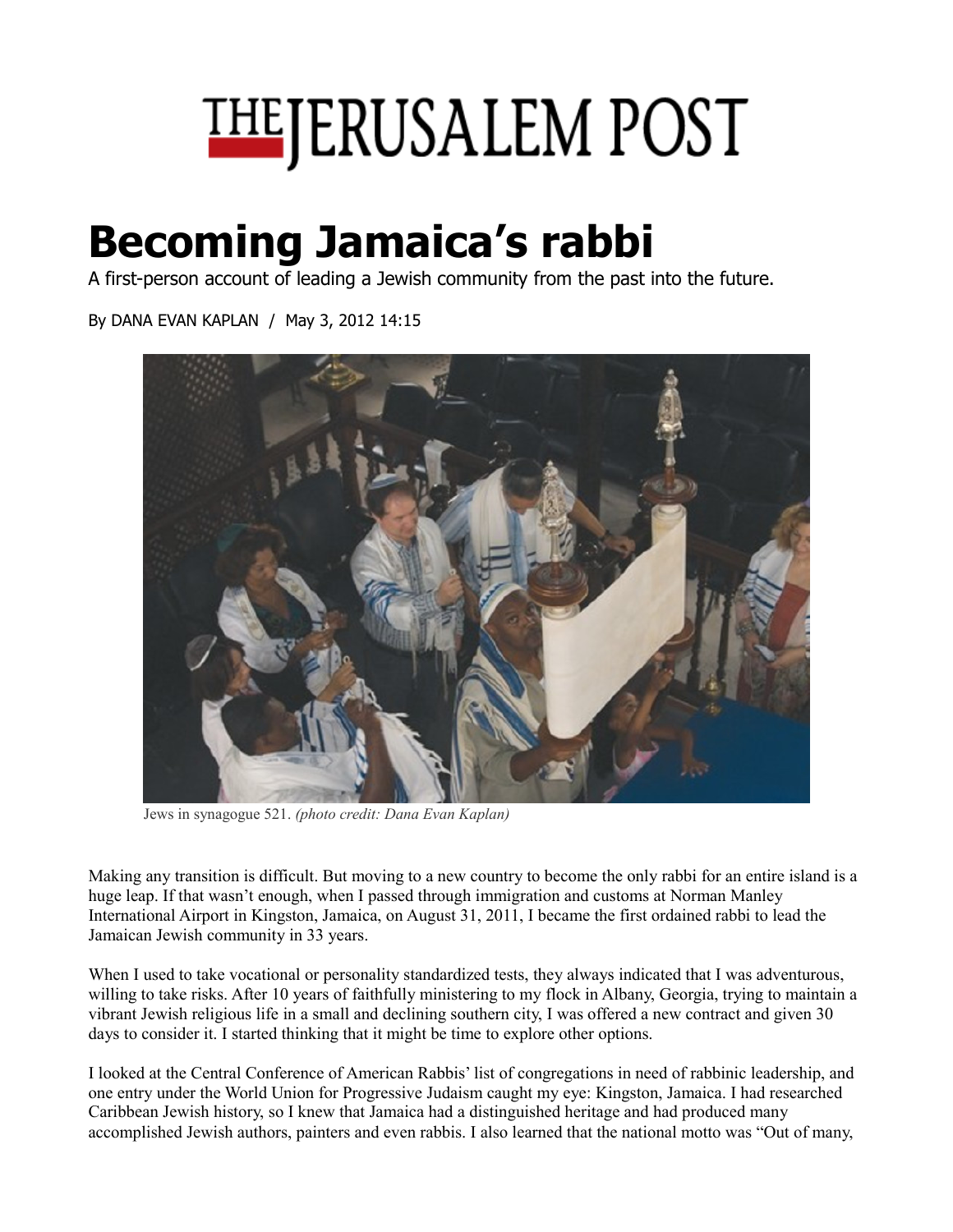one people," a concept I found appealing.

Eight years earlier, I had written an article for Cuban Studies, an academic journal that deals with the emigration of Cuban Jews in the early 1960s. One of the primary routes this group took was from Havana to Miami by way of Kingston. While writing my article, I corresponded via e-mail with Ainsley Henriques, one of the leaders of the Jamaican Jewish community. He was enormously helpful, providing me with significant details and referring me to additional sources.

Sure enough, several years later, he was once again the contact person for the rabbinic position in Kingston. I hastened to write to him, and we began an extended correspondence via e-mail, phone, and then group conferencing on Skype. The community was indeed looking for a rabbi, and it needed someone who was willing to take on a position that had been vacant for more than three decades in a city that was desperate for a renaissance.

THE HISTORY of the Jews in Jamaica is fascinating, stretching back hundreds of years. Allow me to give you a taste.

The first Jews came to the island with the Spanish in 1494. Of course, they were not practicing Jews, since the entire Jewish community of Spain had been given the choice of converting to Catholicism or going into exile – a double exile – just two years earlier. During that period, large masses of Jews "converted" to Christianity to escape expulsion and persecution. They became conversos, also derogatorily called Marranos, practicing their Judaism in secret. Some of these conversos managed to leave Portugal for Jamaica, hoping to escape from the constant pressure of the inquisitors. We know relatively little of their inner lives. Presumably many, but certainly not all, tried to practice their faith privately, very discreetly.

Many of the Spanish Jews traveled by land across the Iberian peninsula into Portugal, where they were offered freedom of religion. But that freedom was revoked just five years later. The Portuguese king made plans to forcibly convert many Portuguese Jews, particularly younger ones, while expelling the others.

Once he realized that many Portuguese Jews would still leave, he changed course and forcibly converted every single Jew in the country. Fortunately the Inquisition was not introduced there until later, giving the conversos time to adapt to a pressurized and schizophrenic existence.

Although prohibited from emigrating, many still found ways to leave the country, moving to Portuguese Jewish communities in Hamburg, London, Livorno, and especially Amsterdam. Over the next 150 years, some of these former conversos came from Amsterdam to the Caribbean. Many of them settled in Port Royal and later Spanish Town and Kingston, as well numerous smaller towns throughout the island, including Falmouth, Montego Bay and Alligator Pond.

Another wave of Jewish immigrants came to Jamaica after the 1655 British colonization of the island. Although archeologists have not positively identified its remains, a small synagogue was apparently constructed in Port Royal, a hustling and bustling commercial center known for pirates and crime. Much of the city literally sank into the ocean after a massive earthquake in 1692. The bulk of the Jewish community shifted to Spanish Town, and then, after it became the capital in 1872, to Kingston. The separate Sephardi and Ashkenazi congregations merged in 1921 to form the United Congregation of Israelites.

During the late 1960s and early 1970s, the community was ably led by Rabbi Bernard Hooker, who went on to become the head of the Liberal movement in Great Britain. Hooker became the first major radio talk show host in Jamaican history, giving Jamaicans of all backgrounds advice on everything from whom to date to how to die. This was a time before the Internet, when there was still only one TV channel and a handful of radio stations, so virtually the entire country tuned in to hear the rabbi give his weekly spiel. (Just about every time I meet someone, their first response to hearing that I am a rabbi is, "I used to always listen to Rabbi Hooker on the radio.") In the mid-1970s, the political environment changed, and many middle-class Jamaicans began to